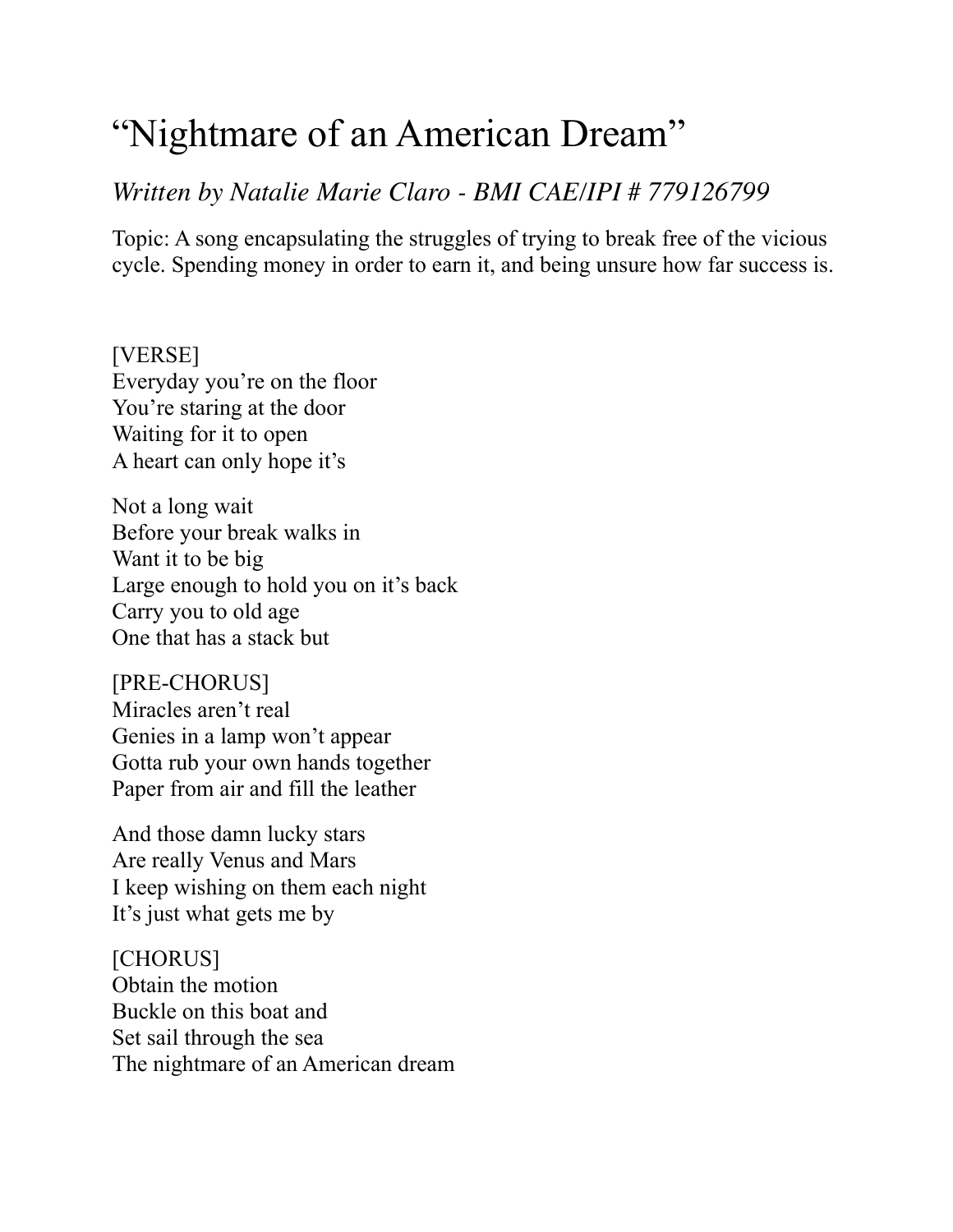[VERSE] Get the job to stack the page You're hating every day Your ugly boss is fuming But you still need experiencing

And you need followers to get the gig And you need a gig to get a following But the easy box the influencers get Are from packages and bots that are built in

[PRE-CHORUS] Miracles aren't real Genies in a lamp won't appear Gotta rub your own hands together Paper from air and fill the leather

And those damn lucky stars Are really Venus and Mars I keep wishing on them each night It's just what gets me by

[CHORUS] Obtain the motion Buckle on this boat and Set sail through the sea The nightmare of an American dream

Obtain the motion Welcome on this boat and Set sail through the sea The nightmare of an American dream

[BRIDGE] Miracles aren't real Genies in a lamp won't appear Gotta rub your own hands together Paper from air and fill the leather